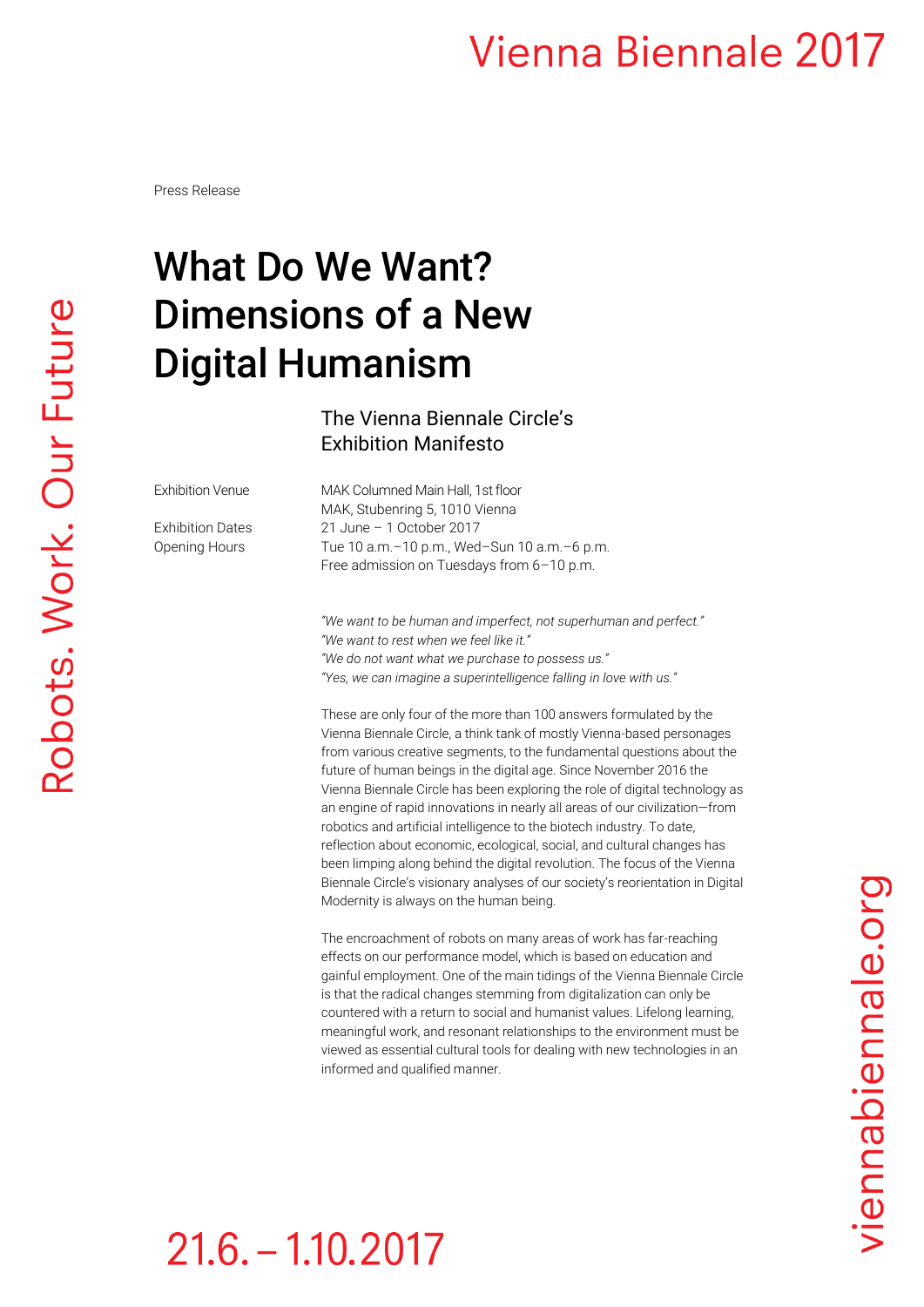### **Vienna Biennale 2017**

Page 2

The Vienna Biennale Circle seeks a constructive approach to digitaltechnological progress and advocates its utilization in the long-term interest of humankind and our planet. The prerequisite for this is digital literacy, which gives rise to agency. Society must become aware of its opportunities to shape the permanent digital revolution and its responsibilities in this regard.

Possible approaches to a world we would also want to inhabit in the future are condensed by the Vienna Biennale Circle into 11 questions and a total of 119 answers. The chosen form of the Manifesto ties back to an early art-historical avant-garde phenomenon. The buero bauer-designed Manifesto *What Do We Want? Dimensions of a New Digital Humanism* encounters the real and virtual visitors to the *VIENNA BIENNALE 2017: Robots. Work. Our Future* on three levels:

In the MAK Columned Main Hall, a series of posters presents the 11 central questions and corresponding key concepts.

On th[e www.viennabiennale.org](http://www.viennabiennale.org/en/) website, the 11 questions are augmented by all 119 answers. Users are invited to convey their comments and suggestions to the Vienna Biennale Circle.

The VIENNA BIENNALE 2017 app presents a compact version with five selected answers per question. Whoever wants to can create his or her own digital Manifesto: Answers with which one disagrees can be omitted and those with which one agrees, retained. This personally created digital Manifesto can be shared with family or friends through social media.

As a clear commitment to human values in Digital Modernity, the Manifesto endeavors to show ways of creating a sustainable, inclusive, and humane quality culture.

The Vienna Biennale Circle team: Christoph Thun-Hohenstein (editorial lead), Gerald Bast, Erwin K. Bauer, Mark Coeckelbergh, Janina Falkner, Anne Faucheret, Paul Feigelfeld, Gabriela Gantenbein, Harald Gruendl, Ulrike Haele, Miriam Kathrein, Beate Lex, Eva Meran, Elisabeth Noever-Ginthör, Hans-Jörg Otto, Bill Price, Doris Rothauer, Robert Trappl, Marlies Wirth, and Evan Zimmerman

Exhibition Manifesto communication design: buero bauer

# $21.6 - 1.10.2017$